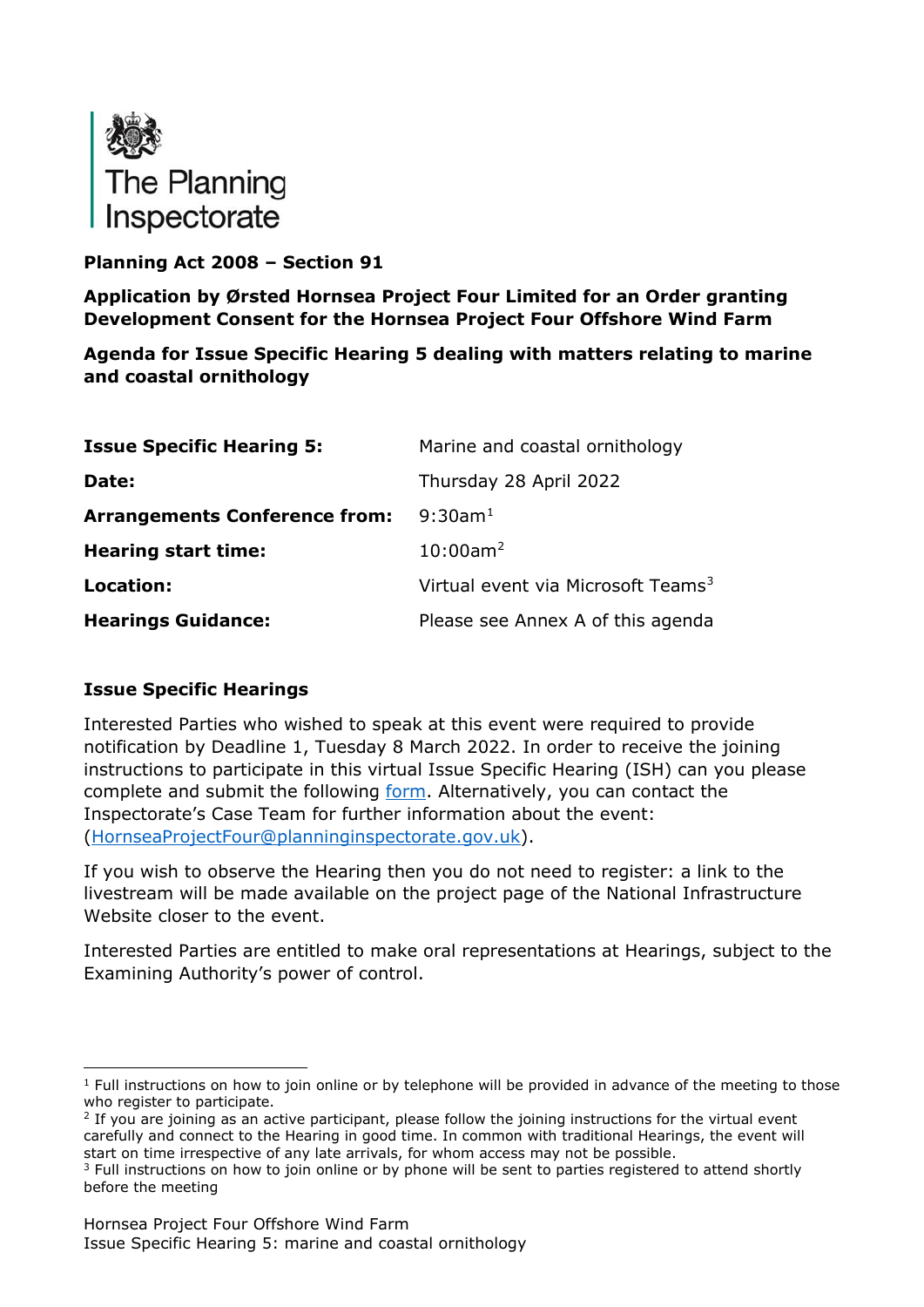The virtual event will be open 30 minutes prior to the start of the Hearing to enable a prompt start. The Hearing will be closed once the Examining Authority deems that all relevant matters have been covered.

The agenda is for guidance only. It is not designed to be exclusive or exhaustive. The Examining Authority may add other issues for consideration, may alter the order in which issues are considered and will seek to allocate sufficient time to each issue to allow proper consideration. Any lack of discussion of a particular issue at the Hearing does not preclude further examination of that issue, including through further written questions.

Every effort will be made to ensure that issues are discussed on the scheduled day. Should consideration of these issues take less time than anticipated, the Examining Authority may conclude the Hearing as soon as all relevant contributions have been made and all questions asked and responded to.

If there are additional matters to be dealt with or there are submissions that take a considerable amount of time, there may be a need to continue the session for longer on the day. Alternatively, it may be necessary to prioritise matters and defer others to a subsequent Hearing or further written questions.

# **Agenda**

The main purpose of this ISH is to examine evidence relating to marine and coastal ornithology, including populations of seabirds that may nest, feed or winter in and around the area affected by the Proposed Development.

Please note that:

- related matters around the marine environment and the Habitats Regulations Assessment will be examined in ISH4 and ISH6 respectively;
- while many of the matters to be discussed overlap with matters relating to the draft Development Consent Order (DCO), the form, content and layout of the DCO will be examined in ISHs relating to the draft DCO and in any allied written questions.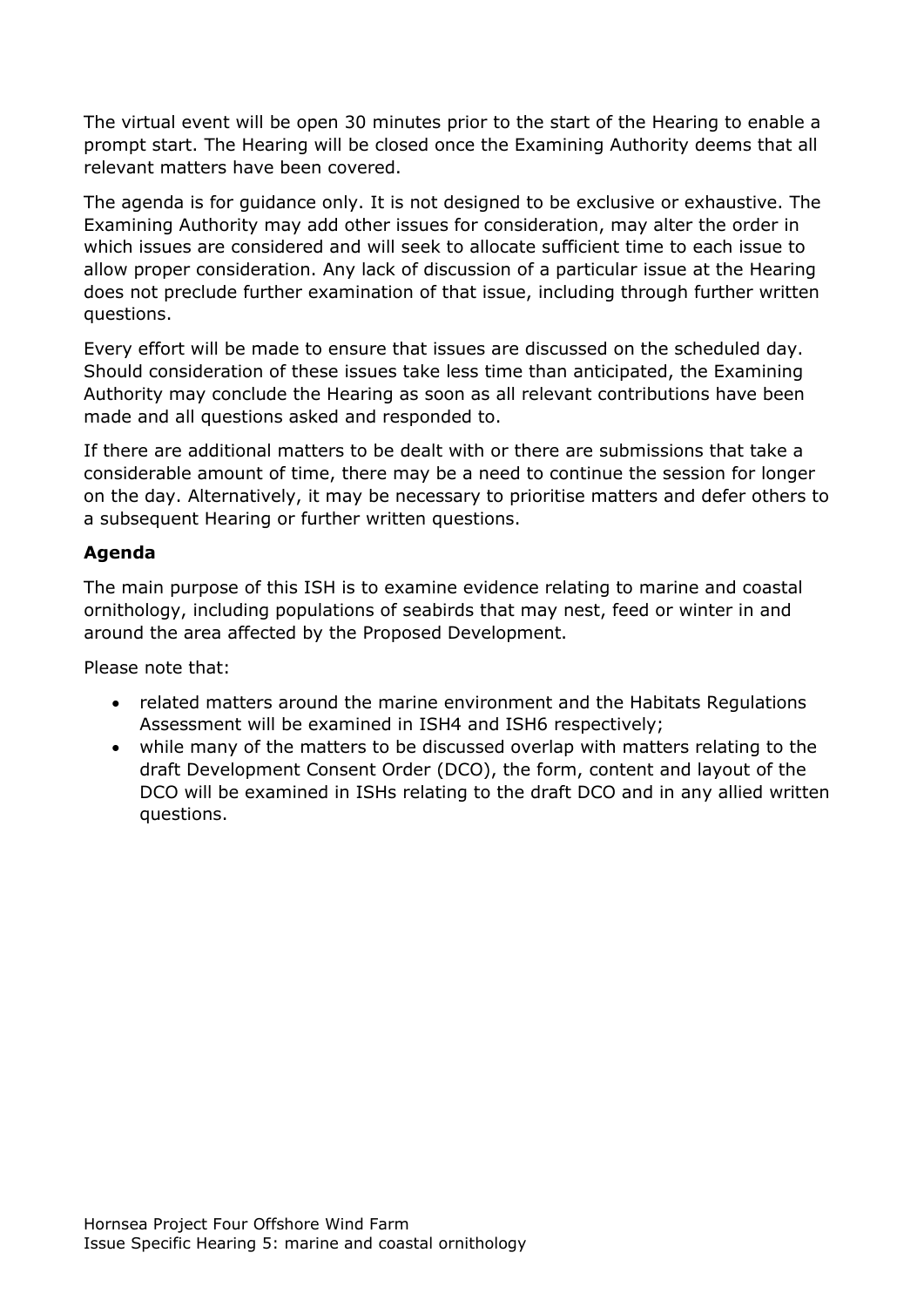

# Agenda

| <b>Title of</b><br>meeting | Hornsea Project Four Offshore Wind Farm Issue Specific Hearing 5<br>on marine and coastal ornithology |
|----------------------------|-------------------------------------------------------------------------------------------------------|
| <b>Date</b>                | Thursday 28 April 2022                                                                                |
| <b>Time</b>                | $10.00 \text{ am}$                                                                                    |
| <b>Venue</b>               | Online via Microsoft Teams invitation                                                                 |
| <b>Attendees</b>           | Invitees                                                                                              |

# **1. Welcome, introductions, arrangements for the Hearing**

**2. Application of the MRSea model and baseline ornithological data characterisation**

Model application and outputs; update, involvement and ongoing programme for the re-run; differences between the runs; and implications for the Examination Timetable.

# **3. Regional breeding season populations**

Progress in discussions between the parties.

# **4. Definition of seasons for kittiwake and gannet**

Rationale for use of migration-free breeding season rather than the full breeding season, and progress in discussions between the parties.

# **5. Assessment methodology**

- 5.1 Auk displacement and mortality (including concerns, revisions and implications for the Examination Timetable).
- 5.2 Gannet displacement and mortality (including concerns and revisions).
- 5.3 Use of the collision risk model to produce deterministic rather than stochastic output.
- 5.4 Use of a range and confidence intervals in the collision risk assessment (clarification of concerns; any response).
- 5.5 Gannet avoidance rates in the collision risk model.
- 5.6 Inclusion of counterfactual of final population size in population viability analysis (including perceived advantages and disadvantages of using the counterfactual of population growth rate and the counterfactual of final population size in the analysis).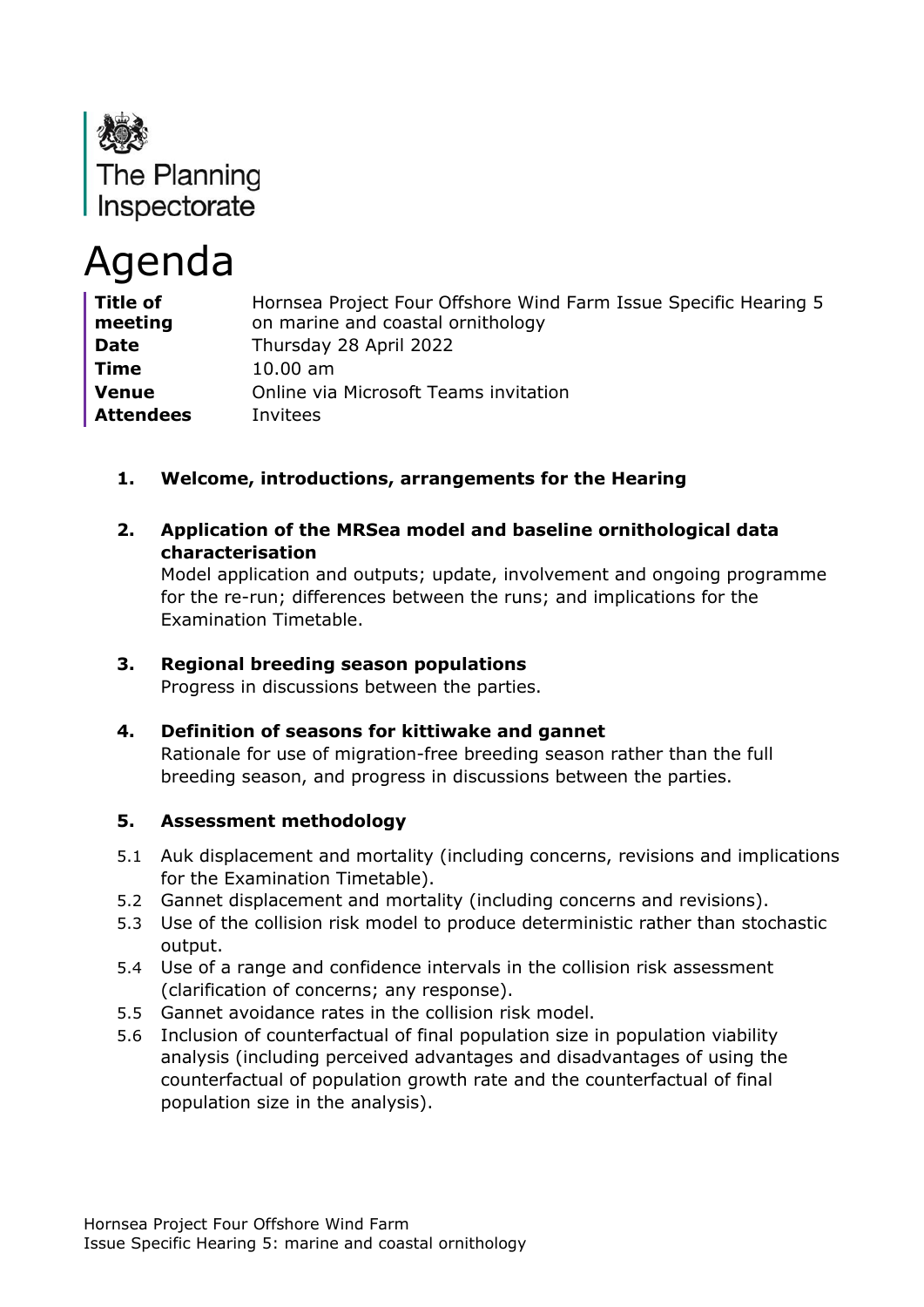**6. Indirect effects on bird populations through impacts on prey species** Concerns; progress on any supplementary work; and any implications for the Examination Timetable.

#### **7. Impacts on gulls**

Clarification of earlier Deadline responses and progress in discussions between the parties.

#### **8. Impacts on common scoter and red-throated diver**

Progress in discussions between the parties on displacement mortality rates and impacts.

# **9. Conclusions on project and cumulative EIA effects**

#### **10. Effects of artificial lighting**

Update; ongoing programme for further submissions; and implications for the Examination Timetable.

#### **11. AOB**

# **12. Action Points**

### **13. Close of Hearing**

# **Attendees:**

All Interested Parties are welcome to attend the Hearing. However, the Examining Authority would particularly welcome participation by representatives of the following parties as their submissions raise or contribute to issues that may need to be explored at the Hearing:

- The Applicant;
- The Marine Management Organisation;
- Natural England; and
- The RSPB.